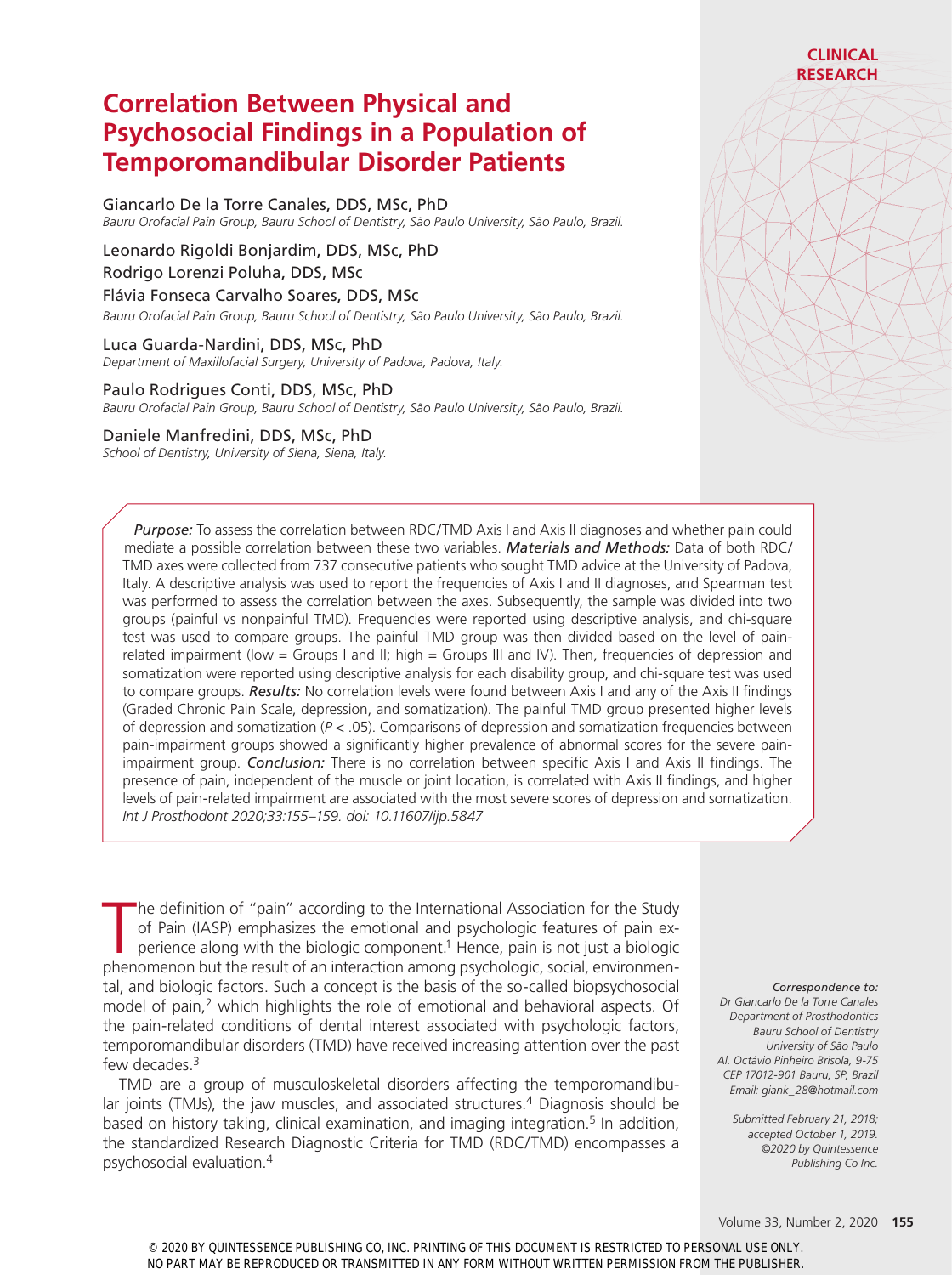|                 |  | <b>Table 1</b> Axis I Diagnoses in<br>the Study Population |                 | <b>Table 2</b> Combined Axis I Diagnoses<br>in the Study Population |  |
|-----------------|--|------------------------------------------------------------|-----------------|---------------------------------------------------------------------|--|
| Axis I Grade    |  | Patients, n (%)                                            | Axis I Grade(s) | Patients, n (%)                                                     |  |
|                 |  | 13(1.7)                                                    | $\Omega$        | 13(1.7)                                                             |  |
| la              |  | 396 (52.5)                                                 |                 | 138 (18.3)                                                          |  |
| $\mathsf{lb}$   |  | 119 (15.8)                                                 | $\mathsf{I}$    | 94 (12.5)                                                           |  |
| lla             |  | 220 (29.1)                                                 | Ш               | 135 (17.9)                                                          |  |
| I <sub>II</sub> |  | 30(4.0)                                                    | $ + $           | 71(9.4)                                                             |  |
| llc             |  | 51(6.8)                                                    | $+$ III         | 228 (15.6)                                                          |  |
| Illa            |  | 256 (33.9)                                                 | $   +    $      | 112 (14.8)                                                          |  |
| IIIb            |  | 85(11.3)                                                   | $1 + 11 + 111$  | 73 (9.7)                                                            |  |

The RDC/TMD classification was based on the biopsychosocial model of pain4 and is constituted by two axes: Axis I for physical evaluation, and Axis II for psychosocial assessment. The latter allows an evaluation of pain-related impairment and levels of depression and somatization in TMD patients.<sup>4</sup> The updated version, called the Diagnostic Criteria for TMD (DC/TMD),<sup>6</sup> widened the usefulness of these instruments to the clinical setting, thanks to a refinement of Axis I (ie, physical) algorithms and the addition of some Axis II measures. Nonetheless, the core features of the original Axis II, used for more than 20 years, are still useful tools for sharing epidemiologic data among the different research groups, as well as for characterizing behavioral features in clinical settings.

Despite the wide diffusion of the RDC/TMD in the research setting, little information is available on the correlation between physical diagnoses drawn from Axis I and psychosocial findings based on Axis II. Such an evaluation could be helpful to identify clinical predictors of high pain-related disability. Therefore, the aim of the present investigation was to assess the correlation between Axis I and Axis II diagnoses and whether pain could mediate a possible correlation between these two variables.

# **MATERIALS AND METHODS**

Data were collected from 737 consecutive patients (587 women, 150 men; mean age: 39.3 years) who sought TMD advice at the Department of Maxillofacial Surgery, University of Padova, Italy, at their first appointments, from 2012 to 2014. Patients aged younger than 18 years, as well as individuals with rheumatic or psychiatric disorders, were excluded.

Participants underwent thorough history taking and assessment in accordance with both RDC/TMD Axis (RDC/TMD Consortium Network) Italian version protocols to receive TMD diagnoses. Briefly, the RDC/TMD Axis I is an examination form whose findings correspond to the 10 items of the evaluation protocol for orofacial anatomical elements, and the RDC/TMD Axis II Questionnaire consists of 31 items divided into sociodemographic, socioeconomic, psychologic (depression and somatization subscales), psychosocial (graded chronic pain severity [pain intensity and disability]), and patient-related signs and symptoms, as well as the limitation scale on mandibular function. Patients were assessed by two examiners (D.M.; L.G.), who collected all RDC/TMD data and assigned one or more of the following Axis I diagnoses by agreement: muscle disorders (Group I); disc displacement (Group II); and arthralgia, osteoarthritis, or osteoarthrosis (Group III). Axis II assessment was based on scores of the following instruments: Graded Chronic Pain Scale (GCPS), which allows the rating of pain-related impairment based on five degrees of severity, and Symptoms Checklist-90-Revised (SCL-90R), which measures the levels of depression (SCL-DEP) and somatization (SCL-SOM) and categorizes scores as normal, moderate, or severe. The frequencies of Axis I diagnoses, and scores of Axis II data were reported by descriptive analysis. Spearman test was performed to assess the correlation between Axis I and II data.

 Subsequently, a division of the sample into painful TMD and nonpainful TMD groups was performed, with the aim of describing the prevalence of depression and somatization in both groups. Frequencies were reported using descriptive analysis, and chi-square test was used to compare the two groups (ie, painful vs nonpainful TMDs). The painful TMD group was then divided based on the level of pain-related impairment, as assessed with the GCPS scale (ie, low  $=$  I, II; high  $=$  III, IV). Then, frequencies of depression and somatization were reported by descriptive analysis for each disability group, and chi-square test was used to compare the differences between these groups.

 All patients gave their written informed consent to the clinical diagnostic procedures undertaken during the investigation, and the study protocol was approved by the University of Padova's Institutional Review Board.

# **RESULTS**

Regarding RDC/TMD Axis I diagnoses, Group I disorders (muscle disorders) were diagnosed in 515 participants (68.3%), Group II disorders (disc displacement) in 301 (42.9%), and Group III disorders (arthralgia, osteoarthritis, and osteoarthrosis) in 341 (45.2%) (Table 1). About half of the patients received multiple Axis I diagnoses (Table 2).

As for Axis II, most patients were rated as Grade I or II in the GCPS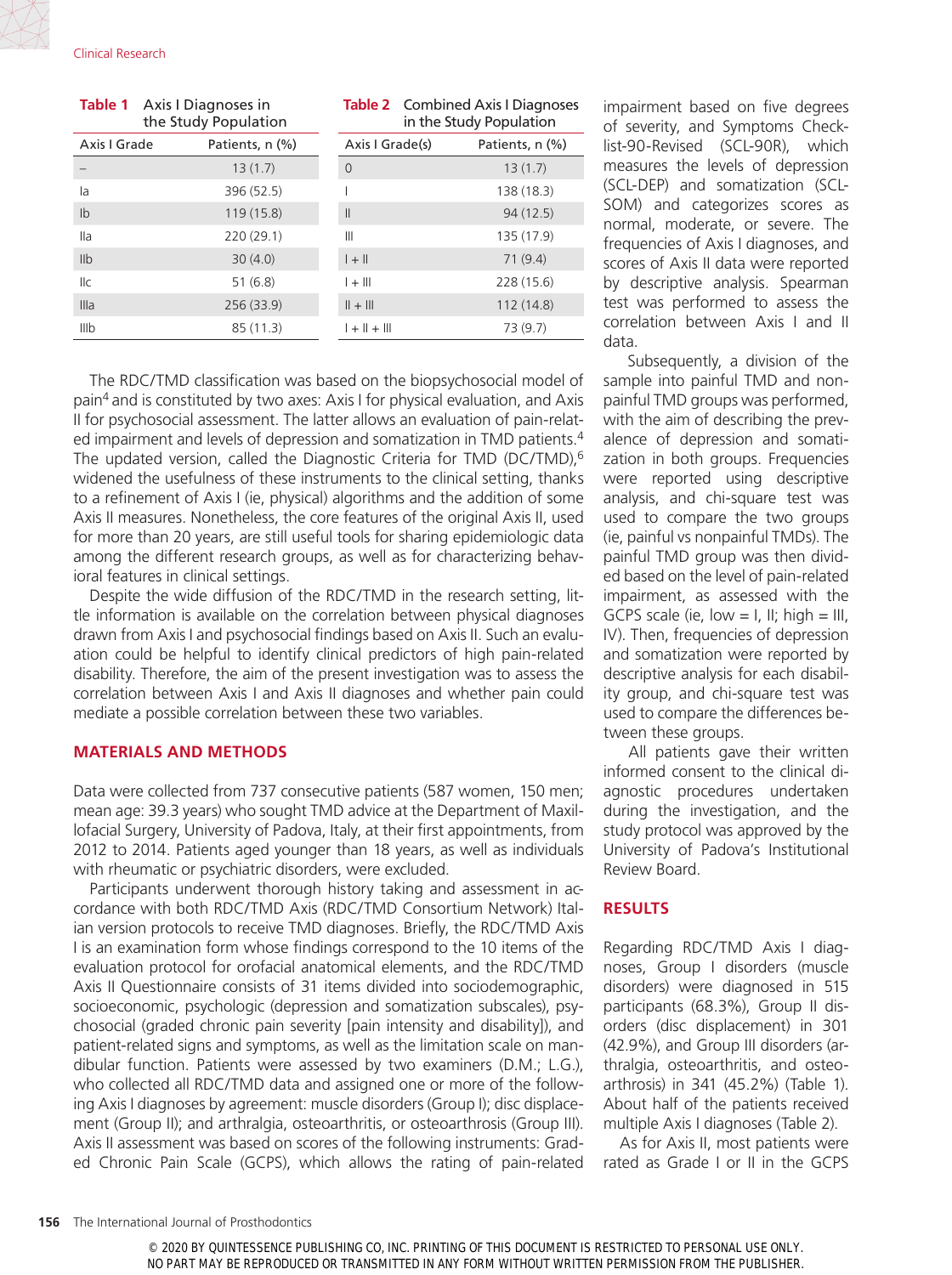#### **Table 3** Axis II Diagnoses in the Study Population

| Axis II Grades                                 | Patients, %                         |  |
|------------------------------------------------|-------------------------------------|--|
| <b>GCPS</b><br>Ω<br>$\mathsf{II}$<br>Ш<br>IV   | 15.4<br>34.2<br>31.7<br>12.6<br>6.1 |  |
| <b>SCL-DEP</b><br>Normal<br>Moderate<br>Severe | 43.1<br>15<br>41.9                  |  |
| SCL-SOM<br>Normal<br>Moderate<br>Severe        | 25.8<br>27<br>47.2                  |  |

GCPS = Graded Chronic Pain Scale (I, II = low intensity; III,  $IV = high$  intensity);  $SCL-DEP =$ Symptom Checklist-90-Revised for Depression; SCL-SOM = Symptom Checklist-90-Revised for Somatization.

(65.9%), with 31.7% having low disability but high-intensity painrelated impairment. Only 18.7% were rated as Grade III or IV, with 6.1% presenting severely limiting high-disability pain-related impairment (Grade IV). The SCL-DEP and SCL-SOM scales rated 56.9% and 74.2% of patients, respectively, with abnormal values. In particular, 41.9% and 47.2% of them presented severe levels of depression and somatization (Table 3). Correlation levels performed between Axis I and Axis II were not significant for any of the Axis II findings (ie, GCPS, SCL-DEP, and SOM scores). Notwithstanding, a significant correlation was found between Axis II instruments  $(P < .05)$  (Table 4).

Painful and nonpainful TMD were reported in 587 (81%) and 137 (19%) patients, respectively. Concerning the SCL-DEP and SCL-SOM scores within the two groups, a significantly higher frequency of abnormal scores was found for the painful TMD group (*P* < .001) (Table 5). In particular, 49.2% (37.6% severe and 11.6% moderate) and 63.7% (42.7% severe, 21% moderate) of the patients presented abnormal values for the depression and somatization scales, respectively. Comparisons of SCL-DEP and

#### **Table 4** Correlations Between Axis I and Axis II Findings

| Correlations            | Spearman $\rho$ | P    |
|-------------------------|-----------------|------|
| Axis I/GCPS             | 0.034           | .358 |
| Axis I/depression       | 0.068           | .067 |
| Axis I/somatization     | 0.020           | .584 |
| GCPS/depression         | 0.219           | .05  |
| GCPS/somatization       | 0.298           | .05  |
| Depression/somatization | 0.517           | .05  |

GCPS = Graded Chronic Pain Scale.

## **Table 5** Comparisons of Depression (SCL-DEP) and Somatization  $(SCL-5OM)$  Between Painful (n = 587) and Nonpainful (n = 137) TMD Patients

|                                         | Painful TMD, n (%)*                           | Nonpainful TMD, n (%)          |
|-----------------------------------------|-----------------------------------------------|--------------------------------|
| SCL-DEP<br>Normal<br>Moderate<br>Severe | $231(31.9)*$<br>$84(11.6)$ *<br>$272(37.6)*$  | 73(10.1)<br>26(3.6)<br>38(5.2) |
| SCL-SOM<br>Normal<br>Moderate<br>Severe | $126(17.4)$ *<br>$152(21)$ *<br>$309(42.7)$ * | 52(7.2)<br>45(6.2)<br>40(5.5)  |

Chi-square test.

\**P* < .001 for comparison between TMD groups.

#### **Table 6** Comparisons of Depression (SCL-DEP) and Somatization (SCL-SOM) According to Degree of Pain Impairment (Low vs Severe) in Painful TMD Patients

|                                                            | Low, $n$ $(\%)$                                 | Severe, n (%)                             | Total, $n$ $(\%)$                                 |
|------------------------------------------------------------|-------------------------------------------------|-------------------------------------------|---------------------------------------------------|
| <b>SCL-DEP</b><br>Normal<br>Moderate<br>Severe<br>Total, n | 206(35.1)<br>70(11.9)<br>187 (31.9)<br>463      | 25(4.3)<br>14(2.4)<br>$85(14.5)^*$<br>124 | 231 (39.35)<br>84 (14.31)<br>272 (46.33)*<br>587  |
| SCL-SOM<br>Normal<br>Moderate<br>Severe<br>Total, n        | 118 (20.1)<br>139 (23.7)<br>$206(35.1)*$<br>463 | 8(1.4)<br>13(2.2)<br>$103(17.5)*$<br>124  | 126 (21.46)<br>152 (25.89)<br>309 (52.64)*<br>587 |

\**P* < .001 between depression and somatization levels.

SCL-SOM frequencies between pain-impairment groups showed a significantly higher prevalence of abnormal scores for the severe pain-impairment group (Table 6).

## **DISCUSSION**

The results of the present study showed that most patients (68.3%) received a diagnosis of muscle disorders. Also, most of them had low painrelated impairment (ie, GCPS Grade I or II, 65.9%), and just a minority (6.1%) presented severely limiting, high-disability, pain-related impairment (Grade IV). Likewise, 41.9% and 47.2% of patients presented severe levels of depression and somatization, respectively. Interestingly, no correlation was

© 2020 BY QUINTESSENCE PUBLISHING CO, INC. PRINTING OF THIS DOCUMENT IS RESTRICTED TO PERSONAL USE ONLY. NO PART MAY BE REPRODUCED OR TRANSMITTED IN ANY FORM WITHOUT WRITTEN PERMISSION FROM THE PUBLISHER.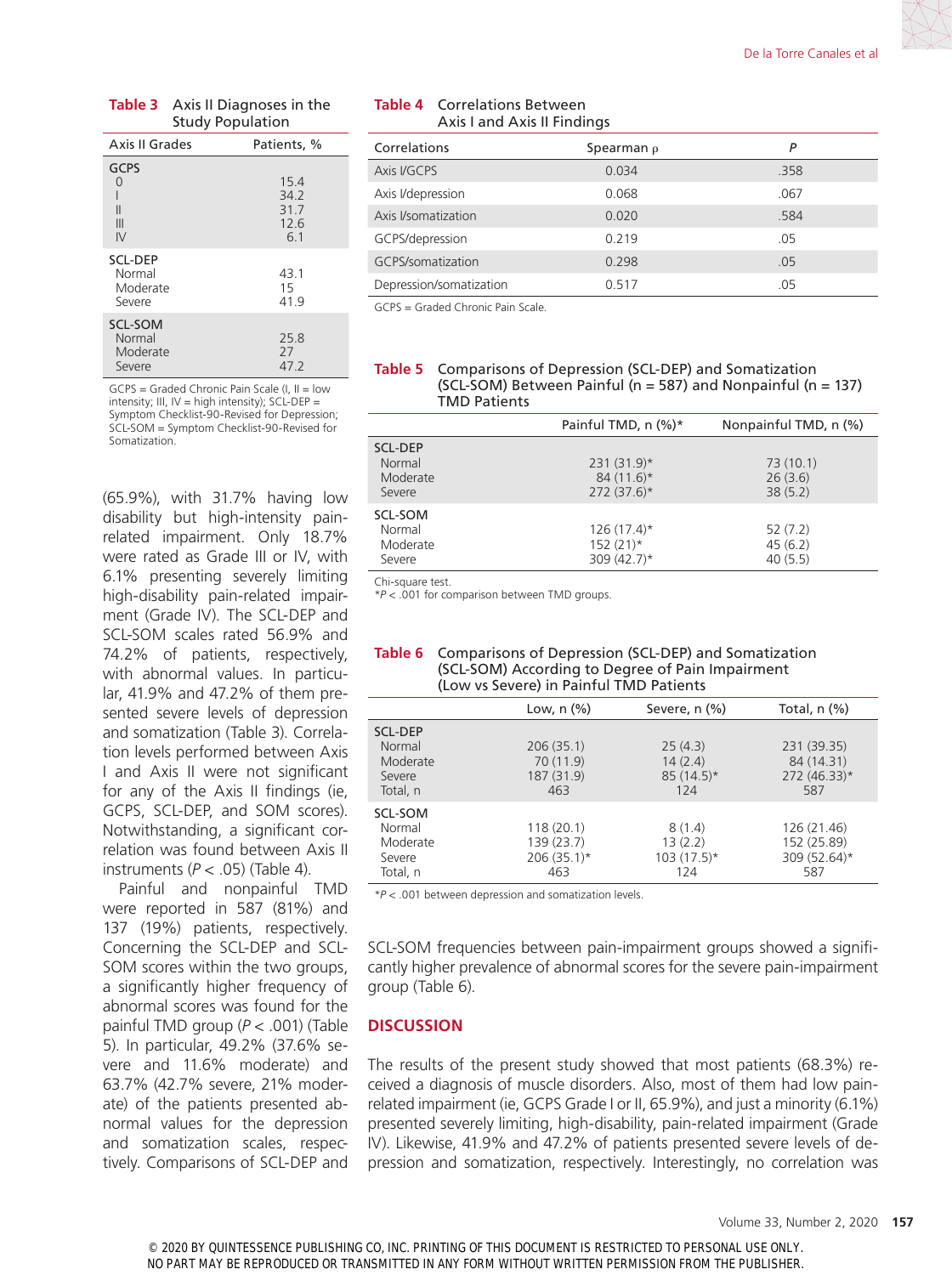found between Axis I and II findings; notwithstanding, the severe pain-impairment group presented a significantly higher frequency of severe scores of depression and somatization.

The frequencies of the different Axis I diagnoses described in this investigation are similar to literature studies of the same design. The frequency of muscle disorders diagnosis (68.3%) is in line with values described in the early RDC/TMD publication on Swedish and U.S. patients  $(76%)$ ,<sup>7</sup> while it is higher than in Asian patients  $(31\%)$ .<sup>8</sup> Along with social and ethical factors, these differences could be explained by the possible overestimation of muscle disorders based on the protocol, which included palpation of poorly reliable muscles (ie, lateral pterygoid and temporalis tendon areas). The updated DC/TMD could bring a more valid approach to myofascial pain diagnosis by also minimizing potential false positives (postexercise tenderness, fatigue). As for joint disorders, the frequency of Group II diagnoses in the present investigation (42.9%) is in line with the average literature report in patient populations  $(41.1\%)$ ,<sup>9</sup> with disc displacement with reduction being the most common diagnosis (29.1%). More specifically, the literature on disc displacements showed a partial variability of findings, with most studies reporting disc displacement with reduction in about one-third of the sample $7,10,11$ and a lower frequency in Asian populations.<sup>12</sup> Group III inflammatory-degenerative joint disorders (45.2%) and arthralgia (33.9%) were the most common diagnoses (33.9%), in line with the averages reported in the literature of 30.1% and 34.2%, $9$  respectively.

The present study is one of the few investigations focusing on the description of the entire spectrum of symptoms included in the Axis II evaluation. Available literature on GCPS scores reported a 6.3% to 11.2% frequency of high intensity, moderately limiting pain, and a 3.1% to 5.7% frequency of high-intensity, severely limiting pain,<sup>13–16</sup> which is in line with the present study. Even though the aforementioned studies presented different strategies of patient recruitment as well as cultural attitudes toward treatment-seeking behavior, the absence of relevant cross-population differences confirms that only a small percentage of patients present high-disability pain-related impairment with negative influences on their daily activities. As for the SCL-90R scores, moderate to severe levels of depression and somatization were detected in 56.9% and 74.2%, respectively, which are also similar to data from the literature.8,16 Therefore, it can be confirmed that the association between TMD and psychosocial factors is part of a more complex pain-psychopathology association, including at least symptoms of depression and somatization.16

The main goal of this study was to assess a possible correlation between Axis I and II diagnoses, given the paucity of available information on this issue. Although Manfredini et al  $(2011)^{17}$  already partly addressed this topic, the authors assessed only the correlation of Axis I diagnoses with GCPS scores and suggested that treatment-seeking behavior was the best predictor for high pain-related impairment, independent of the Axis I diagnosis. Similarly, no correlation was found between Axis I findings and GCPS scores in the present investigation in an enlarged sample. In addition, the lack of correlation with Axis I findings was also shown for depression and somatization scores. On the other hand, a correlation was found between Axis II assessment tools, which is also in line with Manfredini et al.<sup>18</sup> Overall, these findings suggest that none of the Axis I (ie, physical) diagnoses are specifically correlated with psychosocial findings and that, in turn, different psychologic symptoms are reciprocally linked to each other.

Considering that TMD are pain-related conditions associated with psychologic factors, and since no correlation was found between physical and psychosocial diagnoses, the role of pain in this scenario was worthy of exploration. In particular, an assessment of the correlation between Axis II findings and Axis I diagnoses depending on the presence of pain was performed. The null hypothesis was that painful TMD patients would not present higher prevalence of psychosocial impairment than nonpainful TMD patients.

As expected, splitting the study sample into painful and nonpainful TMD groups showed a significantly higher frequency of depression and somatization in the painful TMD group. These findings confirm that pain, independent of an Axis I diagnosis, could be the relevant factor associated with Axis II scores. The cross-sectional nature and the lack of a control group (patients without TMD) are the main limitations of this investigation and do not allow any speculation on the direction of the cause-and-effect relationship, if any. On the other hand, observations that psychologic therapies aiming to reduce pain intensity may be useful in the clinical setting may suggest that psychosocial impairment cannot be viewed as only the consequence of pain.19,20 Therefore, the present results and findings reported by Manfredini et al<sup>17</sup> suggest that Axis II findings are related to the complex pain experience rather than to pain location.

In addition, the results showed that the higher the degree of pain-related impairment, the higher the levels of severe depression and somatization. These findings confirm that assessing the levels of pain-related disability is of particular importance as a potential marker of a broad spectrum of psychologic symptoms that may influence the clinical decision-making process and the therapeutic outcome.

From a clinical viewpoint, studies have suggested that patients with low impairment seem to benefit even from a "simple" cognitive-behavioral therapy regimen,